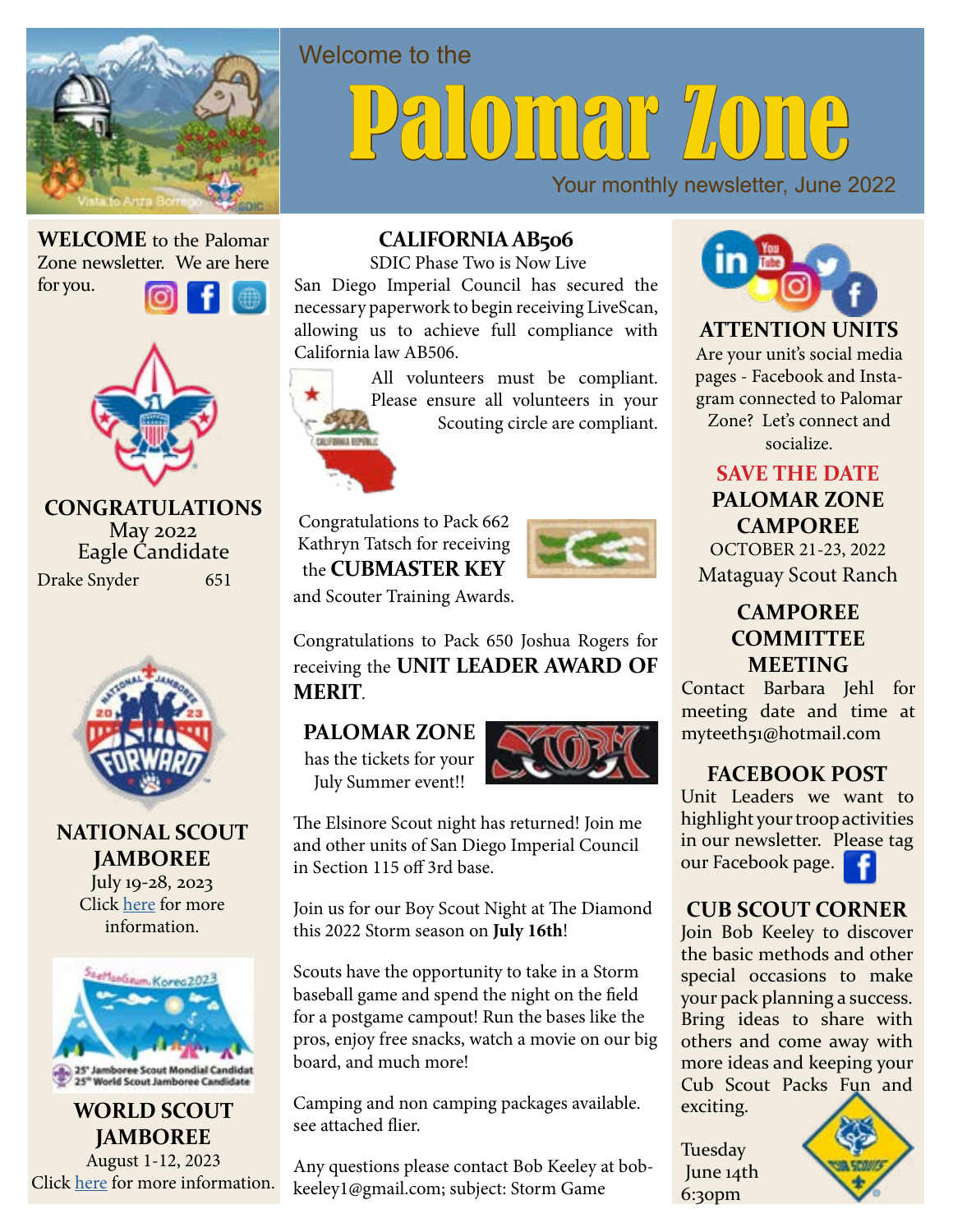

## Welcome to the pmar Zone

Your monthly June newsletter, Page 2

















Webelos Walter takes a tour of manufacturing at Solatube in Vista while 50 scouts from across San Diego Imperial Council work on their Sustainabilty, Inventing , Energy and Engineering Merit Badges.